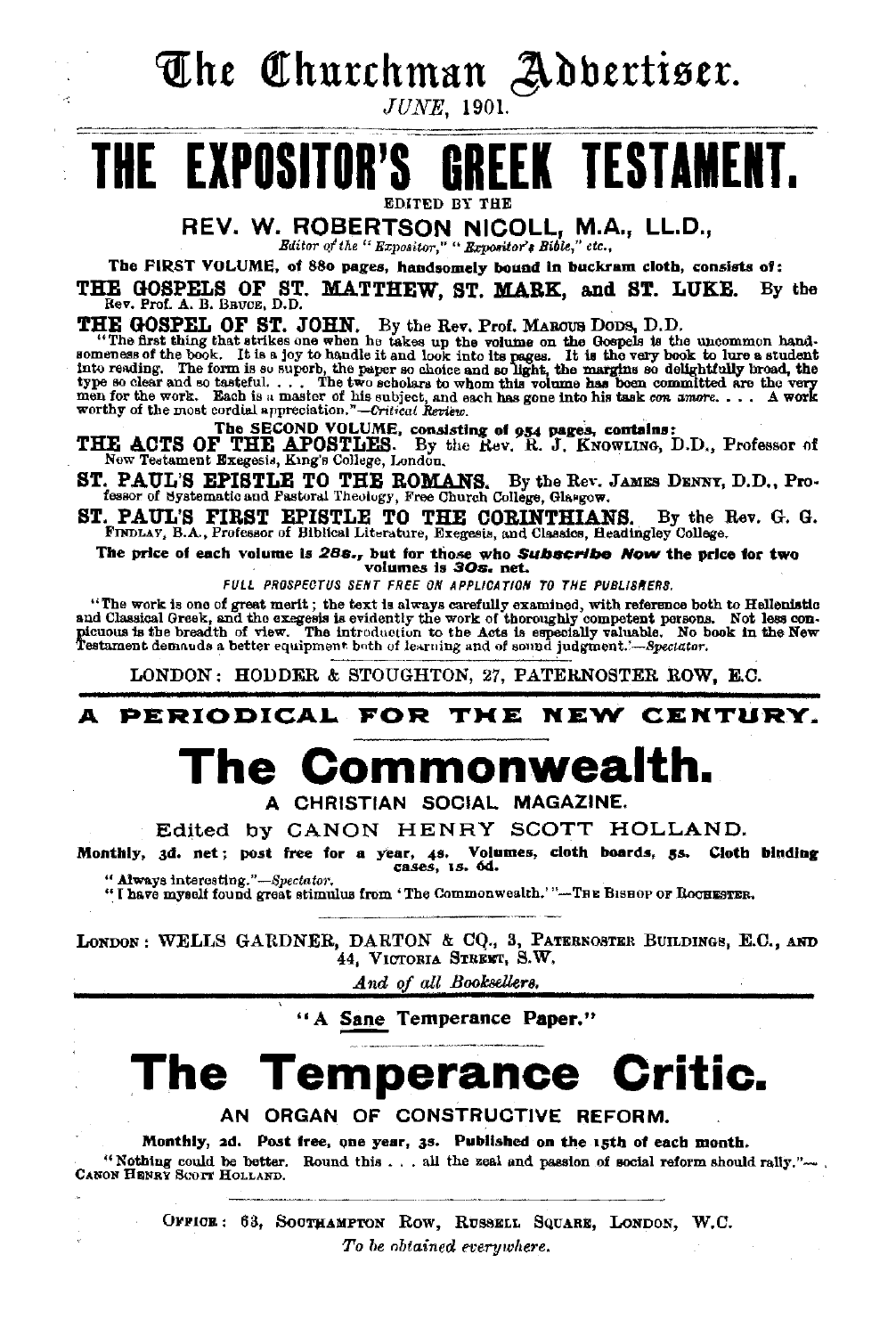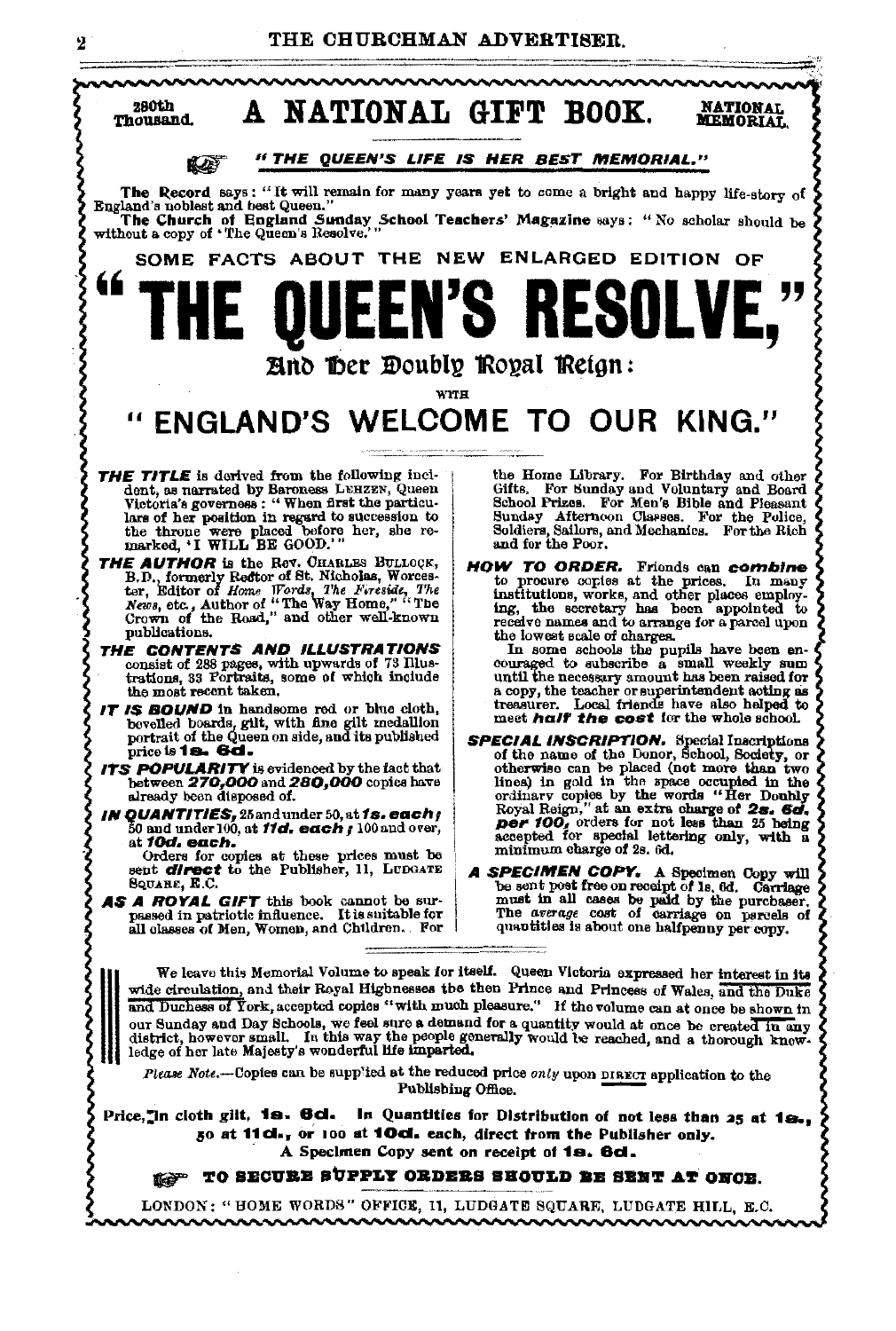THE CHURCHMAN ADVERTISER.

# **ELLIOT STOCK'S NEW BOOKS.**

In crown 8vo., cloth, price 6s.

#### A NEW TRANSLATION OF ISAIAH. With Explanatory Notes and a History of the Life of Isaiah. By Rev. E. FLECKER, M.A.

#### In crown 8vo, cloth, price 2s, 6d, "BY THE POWER OF THE SPIRIT OF GOD." Being Eight

Discourses, containing a Thoughtful and Earnest Plea for Spiritual Religion, and deprecating Sensa-<br>tionalism, Modern Methods of Church Finance, etc. By a YORKSHIRE PRIEST.

In imperial 8ve., tastefully bound, price 2s. 6d. net.

EATING "THE BREAD OF LIFE." A Study of John vi. 30, etc., and its Relation to the Lord's Supper. By WEENER H. K. SOAMES, M.A. Cantab, London College of Divinity, and Vicar of St. George's, Greenwich.

In crown 8vo., fancy paper cover, price la.

RESPONSIVENESS AND COMMUNION with the BLEST. By the Rev. VINCENT J. LEATHERDALE, M.A., Vicar of East Haddon.

JUST PUBLISHED. 8vo., price 1s.

THE GREAT HEREAFTER; or, The Destiny of Man.  $By$ the Rev. HENRY FAWCETT, M.A., Vicar of Landkey.

In crown 8yo., price 2s.

**THE SIGNS OF SPRING.** A Pause on the Century's Threshold. By the Rev. T. H. PASSMORE, M.A., Author of "The Things Beyond the Tomb," "Crux Heptachords," "The Sacred Vestments," etc.

"The book is extremely interesting, and throws a stirring and suggestive light upon the condition of the times. Provocative of much thought."-Church Review.

In crown Svo., cloth, price 2s. 6d. net.

MODERN NATURAL THEOLOGY. With the Testimony of Christian Evidences. By FREDERICK JAMES GANT, F.R.C.S., Consulting Surgeon to the Royal Free Hospital. Author of "The Science and Practice of Surgery," "The Mystery of Sufferi

In crown 8vo., paper cover, price 3d.

A LETTER OF ENQUIRY. Respecting the Methods and Language to be adopted in dealing with the Monotheistic Unbelievers, addressed to Missionaries, by TOWNEEND STORES, M.A., formerly Missionary in North India.

In demy 8vo., paper cover, price 3d.

## THE CLAIMS OF ROME. By SAMUEL SMITH, M.P.

The anti-time and the contract of the contract of the claim of the Pope from a consideration<br>of the early history of the Church, the subsequent growth of Papal demands, the frequent breaking of the<br>succession, and the immo

In paper cover, price 2d. each; or 12s. per 100.

THE DOCTRINE OF THE CHURCH OF ENGLAND on Infant Baptism and Baptismal Begeneration. By the Rev. J. FOSTER LEFINE, Vicar of Lanorbey, Kent.

NEW VOLUMES OF VERSE.

In crown 8vo., cloth, price 2s. 6d.

IN THE LAND OF MAKE-BELIEVE. By OLIVE VERTE, Author of " A Sunset Idyll, and other Poems."

In crown 8vo., cloth, price 3s. 6d. net.

COLLABORATORS.  $By A. W. WEBSTER.$ And Other Poems.

In crown 8vo., cloth, price 2s. 6d.

SILYER LININGS TO THE CLOUDS OF LIFE; or, Crowns for Crosses. By WILLIAM ALFRED GIBBS.

In crown 8vo., cloth, price 3s, 6d.

**POEMS OF THE RACE.** By MARSTON RUDLAND.

ELLIOT STOCK, 62, PATERNOSTER ROW, LONDON, E.C.

୍ଥ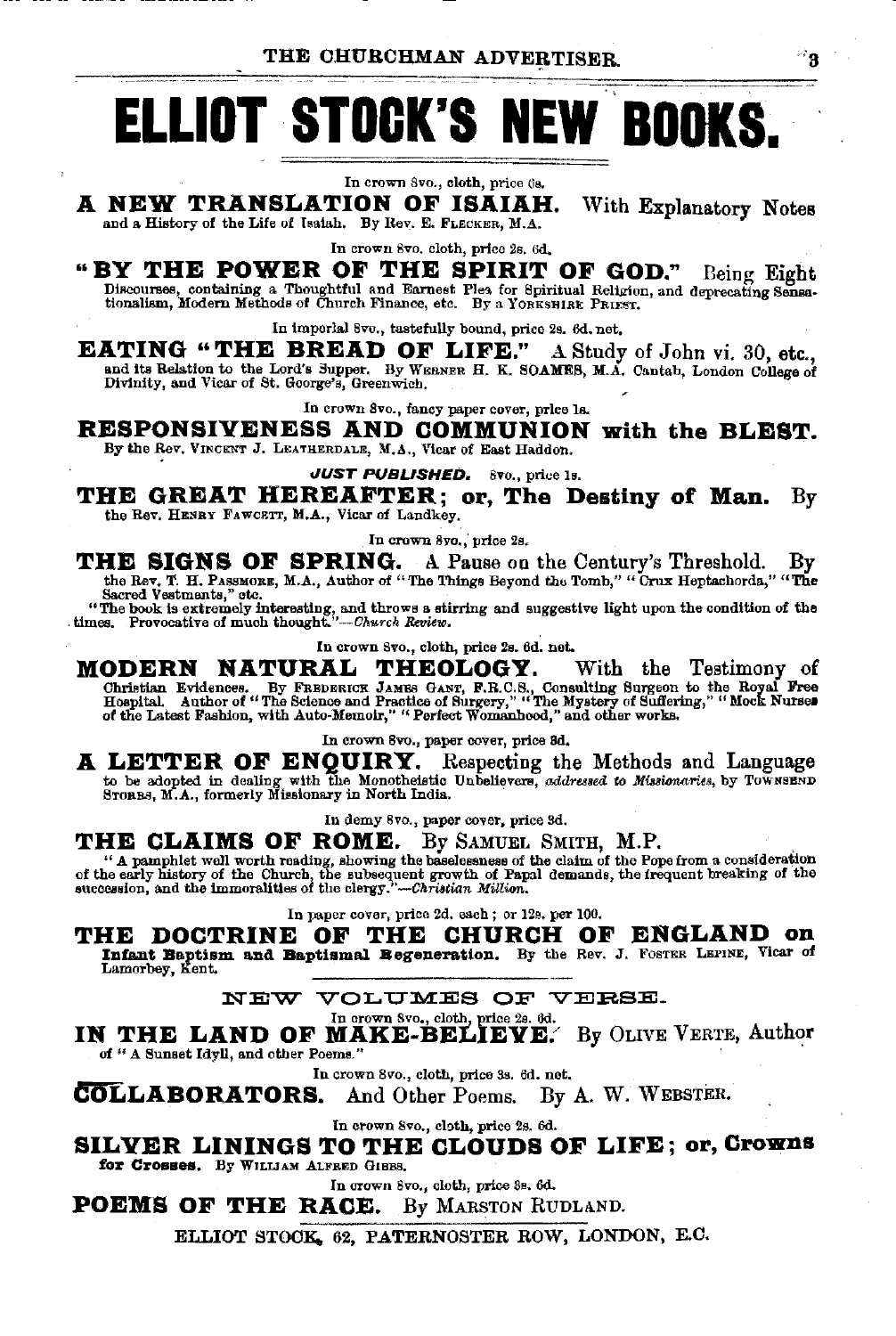#### **Elliot Stock's Publications.** New

#### BY THE LATE LORD BISHOP OF LONDON.

In foolscap 8vo., tastefully printed and bound, price 5s.

#### **HURCHPEOPLE. COUNSELS**

FROM THE WRITINGS OF

THE RIGHT HON. AND RIGHT REV. MANDELL CREIGHTON, D.D.,

The late Lord Bishop of London.

SELECTED AND ARRANGED BY J. H. BURN, B.D.

"It would be difficult to overestimate the value of a book like 'Counsels for Churchpeople.' Bishop Creighton is invariably clear, sensible, and suggestive, and his manner of treatment is admirably united to the mental habits of the time."-Literature.

#### UNIFORM WITH THE AROVE.

Tastefully printed and bound. Price 5s., post free.

## **CHRISTIAN SERVICE:** THE LIFE OF

**(N** Gook of Devotional Choughts.

From the Writings of F. W. FARRAR, D.D., F.R.S., Dean of Canterbury. Selected and arranged by J. H. BURN, B.D.

" An exceedingly valuable work, full of the choicest gems, brilliant and penetrating. Many a dull hour<br>can be made bright and cheerful by studying the thoughts of the venerable Dean, as depicted in the pages of<br>The Life o

"Devotional readers will find very little to dissent from in these pages. They will certainly find much from which to profit, and, it is needless to say, many brilliant passages of great cloquence and power."-News.

Tastefully printed and bound, gilt top, 5s.

# **HELPS TO FAITH AND PRACTICE:**

### (d) Book of Devotional (Readings.

From the Writings of HENRY SCOTT HOLLAND, M.A., Canon and Precentor of St. Paul's Cathedral. Selected and arranged by J. H. BURN, B.D.

"It will greatly please the admirers of the orator and preacher, and gratify his friends as a remembrance of his decds of kindness."--Churchwoman.<br>"There is not a page which does not contain a helpful thought or an inspir

Gastie.<br>"We can recommend the book to those who have but little time for devotional reading."-Church Review. "The book will prove very useful for short Lenten readings."-Pilot.

### **SECOND EDITION.**—In foolscap 8vo., tastefully printed and handsomely bound, price 5s.

# **HELPS TO GODLY LIVING:**

## (d) Book of Devotional Choughts.

From the Writings of the Right Honourable and Most Reverend FREDERICK TEMPLE, D.D., LORD ARCHBISHOP OF CANTERBURY. Selected and arranged, with His Grace's permission, by J. H. BURN, B.D.

"We shall be surprised if this quiet little hook does not do a solid amount of good on these lines. Church men will receive it with a cordial welcome."--Guardian.

"The book is a distinct aid to devotional literature, the presence of an index contributing also to its Value."-Family Churchman.

A good and suitable aid to meditation."-Church Family Newspaper.

"The work is likely to prove a helpful addition to devotional literature."-Aberdsen Journal.<br>"It is a beautiful book. The best possible souvenir of Archbishop Temple."-Expository Times.

ELLIOT STOCK, 62, PATERNOSTER ROW, LONDON, E.C.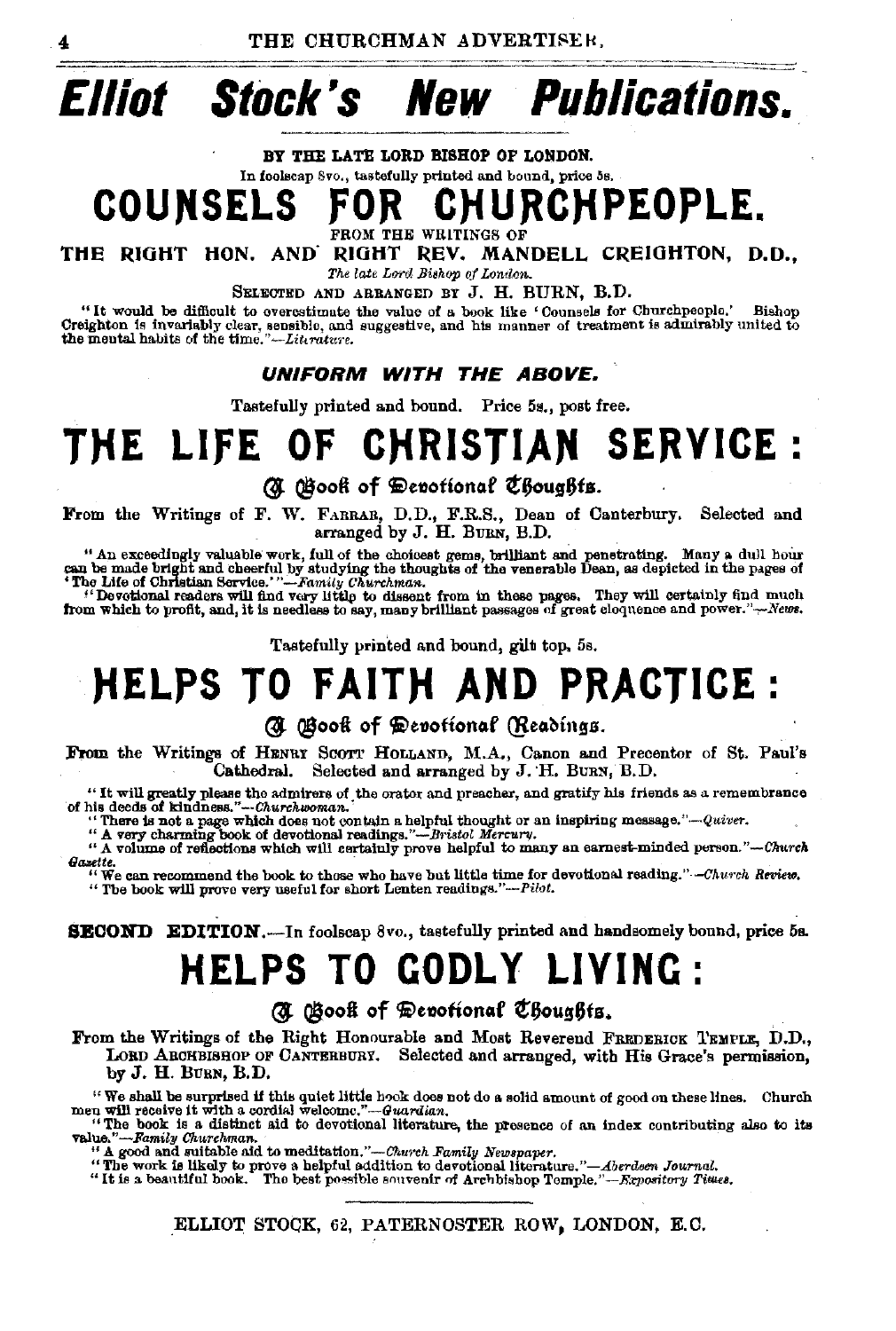# **ELLIOT STOCK'S RECENT PUBLICATIONS.**

NEW VOLUME OF SERMONS BY THE DEAN OF ELY. In crown 8vo., cloth, with a portrait of the Dean, price 6a.

# **PRO PATRIA.**

Sermons on Special \.\lccastons in Englan~ an~ **america.**  By CHARLES WILLIAM STUBBS, D.D., Dean of Ely.

"This book deserves to be widely read and pondered over, and to form the model for many more sermons than it is likely to do."-Churchicoman.<br>"An interesting volume. The sermons are robust and liberal in tone, and deal wit of living interest."-Glasgow *Herald.* 

"The volume altogether is fresh and stimulating reading, and may be recommended to both those who do and who do not accept Dr. Stubbs' advanced social teachings."

Sheffield Independent.

In crown 8vo., cloth, price 3s. 6d.

# **T**ombs or **T**emples ?

## *A.DDBESSES TO MEN A.ND WOMEN.*  By the Venerable **ARCHDEACON MADDEN** (Liverpool).

"Thelle shrewd, wholesome and straightforward addresses are good to read, and were, no doubt, still better to hear. The book is sure to do good to the classes for whom it is intended, and may be read with profit by many who work as teachers or preachers among them."-*Ohurchman.* 

"The book is a quarry in which anyone who wishes to arouse attention may well dig for thought."-Church Family Newspaper.

"For plain, common-sense, practical speaking, these sermons are most valuable. The illustrations are well selected from the common everyday events of *life."-Church Bells.* 

"A collection of spirited addresses."-Church Gazette.

In crown 8vo., **Cheap Edition**, price 2s. 6d. WITH PHOTOGRAPHIC PORTRAIT.

## THE LIFE WORK OF EDWARD WHITE **BElfSOlf, D.D.,**

SOMETIME ARCHBISHOP OF CANTERBURY.

By J. A. CARR, LL.D., Vicar of Whitechuroh, and Canon of Christ Church, Dublin.

" A careful and accurate collection of facts regarding one who has every claim to be considered as not the least among the state fact and the state in the state of  $\mathbb{R}$ . Augustine, " $\sim$  Church Facts and approxiative

Newspaper.<br>"We can commend it to any who desire a succinct account of a laborious and beautiful life."-Irish<br>Ecclesiastica! Gazette.

In crown Svo., cloth, price 3s. 6d.

**CHURCH QUESTIONS.** 

Sting the *Substance of Six Sermons* Breached in the Autumn of 1898, at

St. John's Church, Paddington.

By GILBERT KARNEY, Vicar.

The contents of this book display evidence of intimate acquaintance with the historical bearings of the "<br>doctrines involved, and the reader is presented with a comprehensive view of the points of controversy as<br>issue betw

LONDON: ELLIOT STOCK, 62, PATERNOSTER ROW, E.C.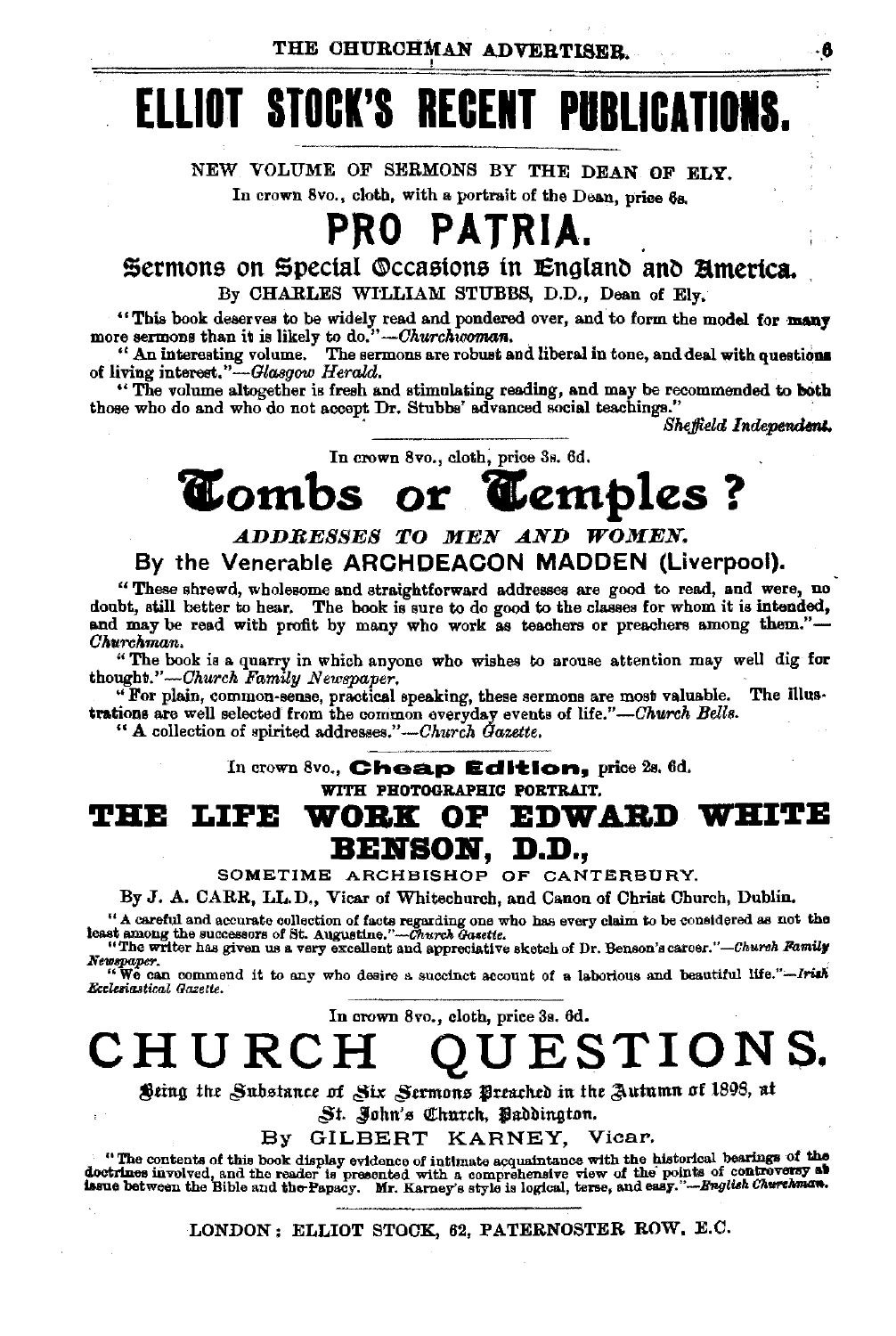THE CHURCHMAN ADVERTISER.



"Not Sunday-School Teachers only, but those in any department of teaching who may occasionally be at a loss for the wherewithal to point a moral or adorn a tale, will find this book a *boon."-Star.* 

TWELFTH EDITION. Handsomely printed and bound in cloth, prioe 5s.

TOOLS FOR TEACHERS.

Compiled and arranged by WILLIAM MOODIE.

A COLLECTION OF

Eliticoa, 3-Uustrations, 1egends, etc., FOR THE USE OF PREACHERS, TRACHERB OF

SUNDAY SCHOOLS, BIBLE GLASSES, AND BOYS' BRIGADES,

AND GENERALLY OF

ALL ENGAGED IN THE MORAL AND RELIGIOUS TRAINING OF THE YOUNG.

<sup>6</sup> If will be found that the stories and extracts illustrate moral rather than dogmatic points, and the anecdotes have, as a rule, been wisely left to point their own morals."—*Guardian*.<br>
"The complier has drawn his mat

"The selections are upon the whole very good, and, above all, are unhackneyed."—Literary World.<br>"This collection is the work of a practical teacher, and one of its advantages is, that it has been compiled<br>"The Sunday-seho

ELLIOT STOCK, 62, PATERNOSTER ROW, LONDON, E.C.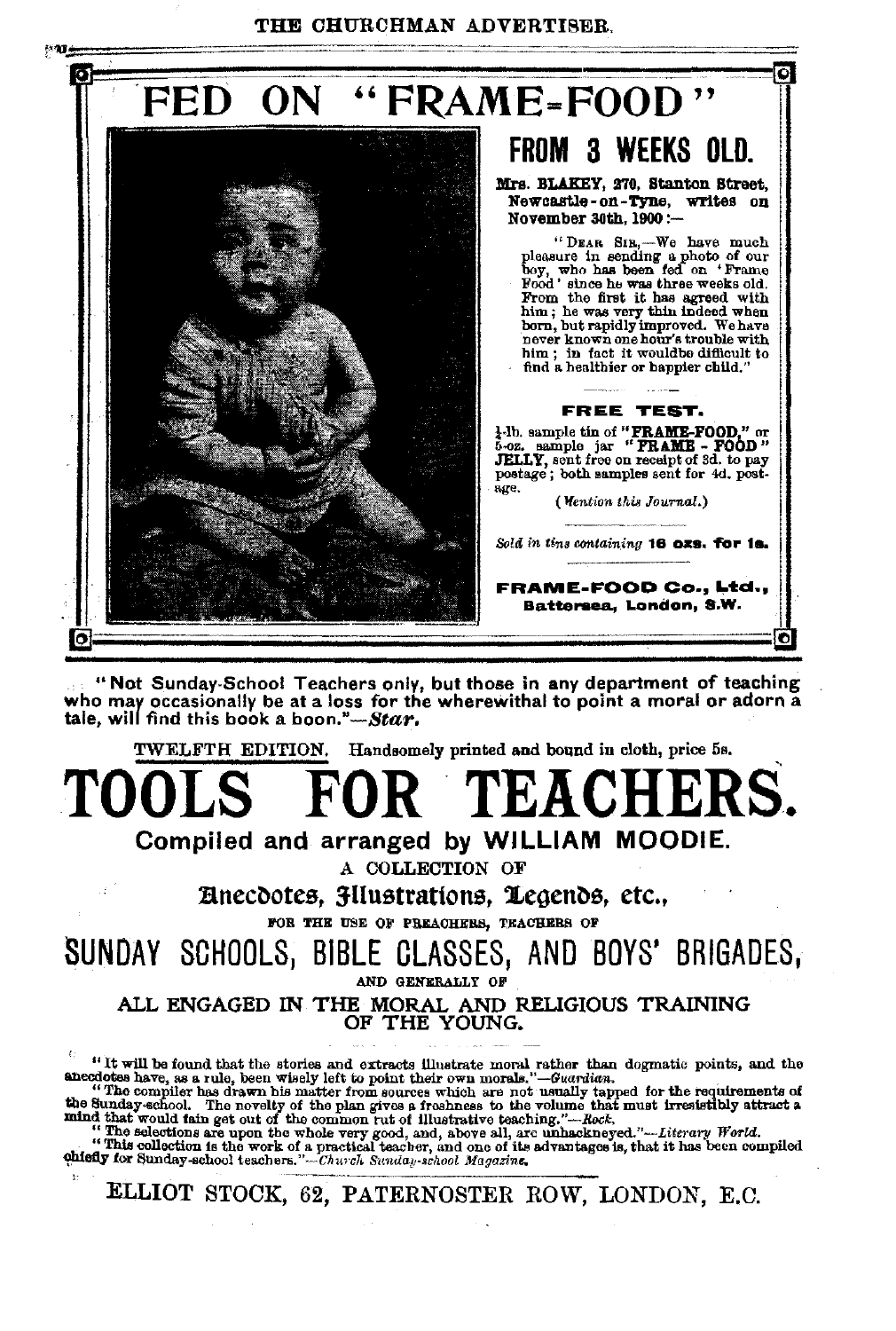## EDUCATIONAL.

# DOVER COLLEGE\_

<sup>~</sup>'f)eal)master: REV. W. C. COMPTON, M.A.

IXHIBITIONS (£20) for Sons of Clergy. Full Fees, £80. Recent Successes include<br>Six Scholarships (open) at Oxford and Cambridge. Nineteen out of twenty-one passed<br>direct funt to the Weslmink and Sandhamt direct, first try, into Woolwich and Sandhurst.

/Every Boy has a separate Bedroom.

SEPARATE JUNIOR SCHOOL FOR BOYS UNDER THIRTEEN.

# **WORCESTER CATHEDRAL KING'S SCHOOL.**

Head Master: Rev. W. H. CHAPPEL, M.A.,

*Formerly Scholar of Worcester College, Oxford, and lately Assistant and Hause Master at Marlborough College.* 

First-Grade Endowed School Public School Education at moderate coat. Twenty King's Scholars receive Tuition Free. Election annually in November. Valuable Exhibitions at the Universities, Spacious modern Boarding House. Healthy Site. Special Terms to sons of Clergy.

For Prospectus and Honour List apply, THE HEAD MASTER, SCHOOL HOUSE, WORCESTER.

# **DAVENTRY GRAMMAR SCHOOL.**

Founded A.D. 1600.

**PUBLIC** SCHOOL EDUCATION at moderate cost. Resident staff of University Graduates in Honours.<br>**Funtance scholarships**, Special terms for sons of clergy and medical men. Sound Church teaching.<br>Healthy situation, 800 feet a Fives' Court. Experienced Matron. •

Entrance Scholarship for Sons of Clergy naturally reducing Fees.

For Prospectus apply: REV. H. JOHNSON, *Head Master*.

## **WABWICB: SCHOOL.**

HEAD MASTER: Rev. R. PERCIVAL BROWN. M.A., LATE SCHOLAN OF TRINITY COLLEGE, CAMBRIDGE.

Fees. **£80.** 

THE School was chartered by Edward the Confessor. Buildings entirely modern on beautiful and healthy<br>country site. Chapel, Gymnasium, Santorium, Workshop, Fives' Court, Bicycle House, etc. Excellent<br>boarding-houses for ove

In large 8vo., handsomely bound in cloth, price 10s. 6d.

# **THE DUAL LAND.**

Being a Collection of Verses from Many Sources for the Great Family of those who have been, wbo are, and who may be Bereaved.

" A great storehouse of high-class poetry on the subject of bereavement."-Literary World. "The oompiler's work has been done with judgment and taste, and a large range of literature has been utilized for the purpose in view."-Spectator.

"A volume which will be vastly acceptable to many a pensive and poetical soul whose experience has met with bereavements."-Church Gazette.

"A book which will be welcomed in many a shadowed *home."-Ohristian.* 

ELLIOT STOCK, 62, PATERNOSTER ROW, LONDON, E.C.,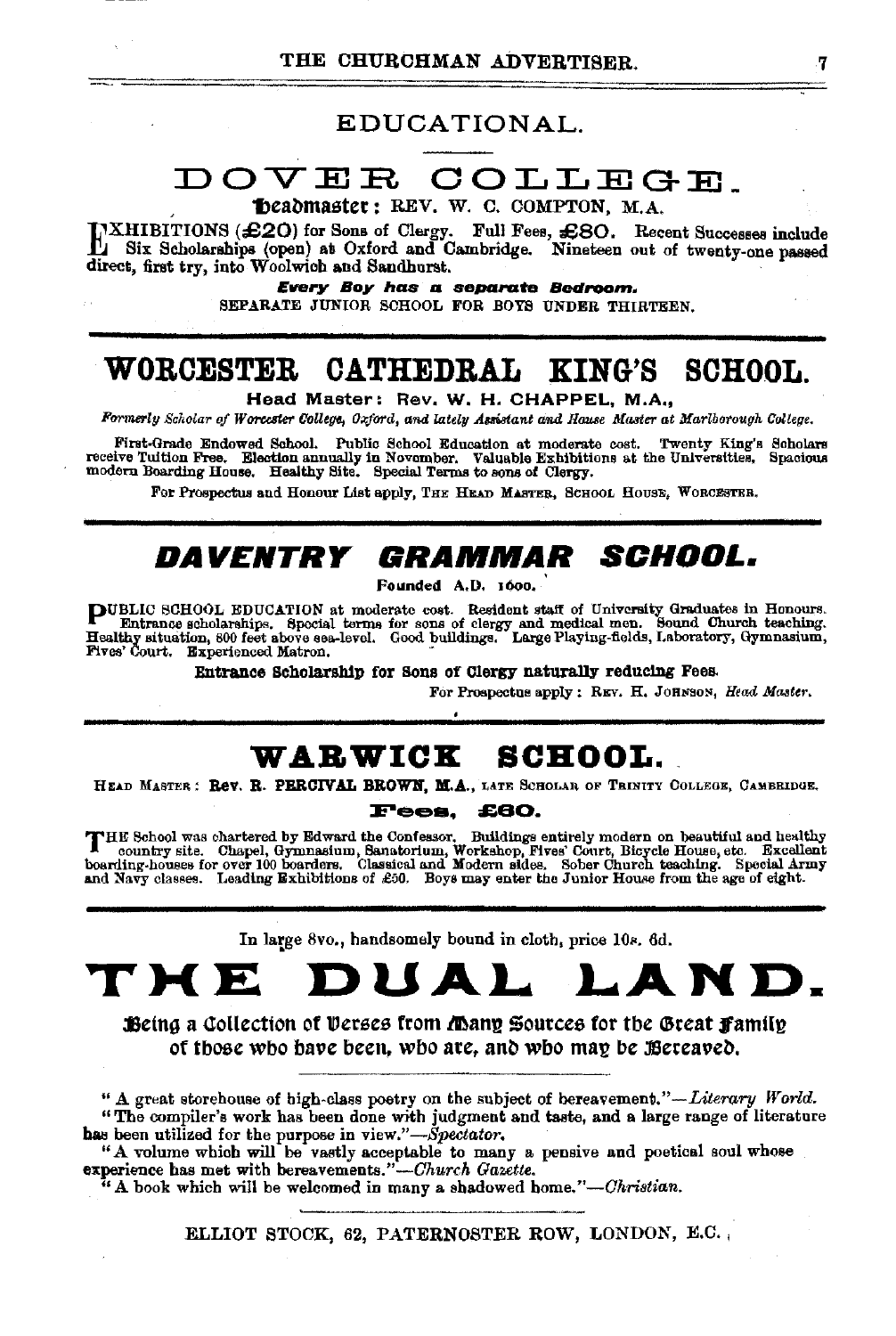# CURATES' AUGMENTATION FUND

## THE ANNUAL. MEETING

Will be held at the CHUROH HOUSE, DEAN'S YARD, on THURSDAY, JUNE 6, AT 3.30 P.M. The Right Rev. Bishop MITCHINSON will preside.

This Society makes grants of £50 a year to Curates who have been more than 15 years in Holy Orders, and are still in full active work. Of the 7,500 Curates upwards of 1,300 have been ordained more than 15 years, and this number is annually increasing. More than £8,700 voted last year URGENT NEED of additional income. Last year many strong cases had to be postponed.

Cheques, P.O.O., and P.O.'s, crossed "Coutts & Co.," should be sent to the Treasurers, or to REV. J. R. HUMBLE, Secretary. *Office*: 2, DEAN's YARD, WESTMINSTER, S.W.

# PAROCHIAL MISSIONS TO THE JEWS AT HOME AND ABROAD.

Honorary Secretaries:

The REV. CANON SIR JAMES E. PHILIPPS, BART., WARMINSTER.

The VEN. ARCHDEACON SUTTON, PEVENSEY, HASTINGS.

Organizing Secretary:. The REV. W. 0. E. OESTERLEY.

#### OFFICE *1* A. C. S. OFFICE, 39*1* VICTORIA STREET, WESTMINSTER, *S.* W. \

This Society is worked strictly on the parochial system of the Church. Duly qualified men are sent as curates, under the incumbents, to parishes in London and other big towns, where large numbers of Jews congregate.

All information gladly given on application to the Organizing Secretary.

## SCRIPTURE READERS' SOCIETY FOR IRELAND.

This Society continues to spread the Word of God in the homes of the people, and never found a more open door ; but

#### PUNDS ARE MUCH NEEDED TO EXTEND THE WOBK.

Contributions will be thankfully received at the Offices, 27, LOWER PEMBROKE STREET, DUBLIN; 9. PATERNOSTER ROW, LONDON; and at the Ofll.ce of the "OHRISTIAN," 12, PATER-NOSTER BUILDINGS, LONDON. '

RKV. J. O. GAGE DOUGHERTY, M.A., *Secretary and Joint Treasurer*.

## PROTESTANT REFORMATION SOCIETY.

The OLDEST Church Society for the Maintenance of the Religious Principles of the Reformation. The ONLY Mission to Roman Catholics in England.

(Established 1827.)<br>EDUCATIONAL, EVANGELISTIC. MISSIONARY. EDUCATIONAL,

Resident Missionaries to Roman and Ritualistic Centres.<br>Sermons and Lectures by the Rev. C. H. H. Watern, D.D., M.A., Ph.D., Clerical and General Superintendent.<br>Educational Lantern Lectures on Church History by the Organi

Cheap effective literature dealing with subjects of present importance.<br>Donations, Subscriptions, or requests for Lectures or Sermons should be addressed to the Secretary.<br>**E'unde are Urgently Needed.** 

WALTER A. LIMBRICK, Secretary, 62, Berners Street, London, W.

#### THE PROTESTANT ALLIANCE. As its name implies, is a Society which combines and federates all Protestants for united.

action in defence of the truth.<br>It is THE ONLY SOCIETY which publishes an Illustrated Protestant Paper containing a monthly report It is THE ONLY SOCIETY which publishes an Illustrated Protestant Paper containing a monthly report of its work.

"The Record" of April 27th, 1900, says: "The Alliance has never pursued an ostrich-like policy, but has always bravely faced, and has sought to get others to face, the real problems with which the Church and the nation fin extending now over a long series of years, the power of Rome might now be much greater in this country than it<br>than it is." Subscriptions will be thankfully received by .<br>"BRETT, SECRETARY, 830, STRAND, LONDON.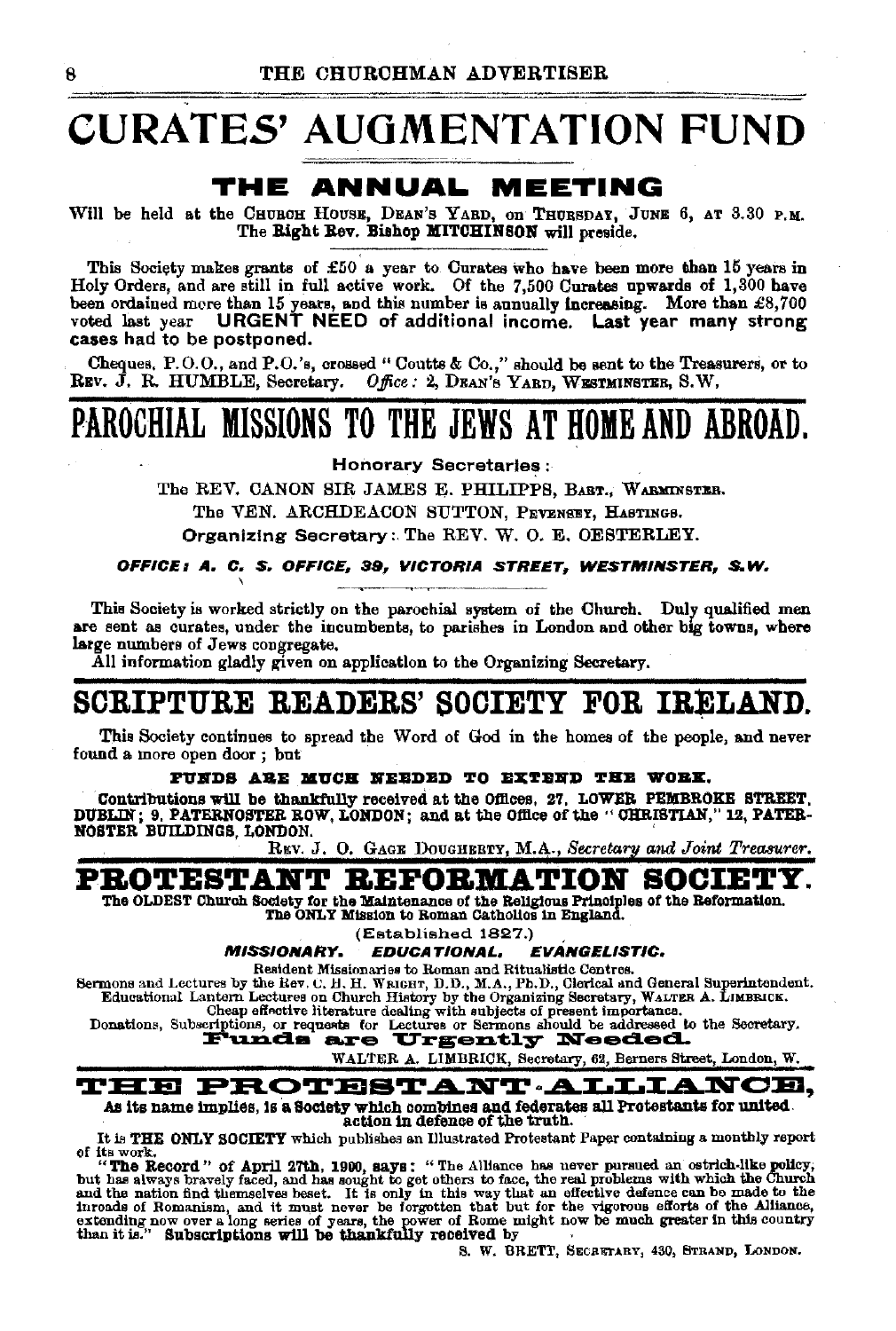The Rev. Prebendary W. H. PEPLOE writes: "Very heartily do I commend the EVANGELICAL ALLIANCE to the Christian public. It binds together the Christians of different denominations with a bond of brotherly love and good will towards all men, which is most essential in these days of division; and where brethren have been suffering for Christ's sake in different parts of the world, it has done a remarkable work in calling attention to their wrongs, and in moving the arm of authority in different lands to stay the persecutions and give liberty to the sufferers. I carnestly commend the ALLIANCE to the attention of Christians in the hove that they will support it LIBERALLY with their gifts and prayers."

The Rev. Prof. H. G. C. MOULE writes: "It is a pleasure to send to the ALLIANCE a cordial message of 'good tuck in the name of the Lord.' May the noble wish of the ALLIANCE be carried on with more power and with richer results than ever! May our Master use it more than ever to draw His servants together across their minor and temporary demarcations, and may He employ their union of life, of witness, of influence, and of combined prayer. for His holy ends! I thank Him for the existence of a work so truly according to the tenor of His own High-priestly Prayer for unity in the Father and the Son.'

PLEASE WRITE TO THE SECRETARY, 7, ADAM STREET, STRAND, W.C.

# **METROPOLITAN DRINKING FOUNTAIN & CATTLE TROUCH ASSOCIATION**

PATRONESS-HER MAJESTY QUEEN ALEXANDRA.

FUNDS URGENTLY NEEDED. SUPPORTED ENTIRELY BY VOLUNTARY CONTRIBUTIONS.

#### Offices: 70. VICTORIA STREET, WESTMINSTER, S.W.

President-HIS GRACE THE DUKE OF PORTLAND, K.G., etc., etc., Chairman-MAJOR-GENERAL HON. H. F. EATON.<br>Treasurer-HENRY GURNEY, Eeq., etc., Secretary-CAFTAIN W. 5.

-CAPTAIN W. SIMPSON.

This is the only Society providing FREE SUPPLIES OF WATER FOR MAN AND BEAST IN THE STREETS OF LONDON. The Association being enterly dependent upon voluntary contributions of the SMRIERT OF LONDON. Sensitive contributions o suffering

Annual Subscriptions and Donations will be thankfully received by the Bankers, Messrs. Barclay and Co., 1, Pall Mall, East, S.W., and 54, Lombard Street, E.C., or by the Secretary.

#### A NATIONAL APPEAL. TO COMPLETE THE GOOD SAMAN (FAN URGENT. WORK OF THE "LIBERATOR" RELIEE FUND. Patron-H.R.H. PRINCE CHRISTIAN

A further £10,000, or 200,000 shillings, still urgently needed to give relief to hundreds of aged, destitute,<br>and afflicted to give a still urgently needed to give relief to hundreds of aged, destitute,<br>at the given of the old age. Ninety per cent. of these sufferers are members of some section of the Christian Church.

"Bear ye one another's burdens, and so fulfil the Law of Christ,"

There are 3,014 cases on the Books of the Fund, of whom 1,548 are Widows or Spinsters. 824 are over 70 years of age, 233 are over 80 years of age, 1,486 are over 60 years of age. HE BITTER CRY FOR HELP

is still coming to the Committee from sufferers who have bravely borne with their difficulties, till sickness or great destitution has compelled them to apply. £10,000 required for new and urgent cases.<br>Cheques and P.O.'s should be made payable to the "Liberator" Relief Fund, crossed "The London City and<br>Midland Bank," and sent to th

![](_page_8_Picture_18.jpeg)

PLEASE HELP THE **FATHERLESS CHILDREN.** 

![](_page_8_Picture_20.jpeg)

5,500 Children (of both sexes) have been Trained. 500 are now being Maintained and Educated.

Children are received from Infancy

to 11 years of age, and are retained until 14 or 15. **Funds urgently needed.** 

Senior School: HAVERSTOCK HILL, MAITLAND PABK, N.W.<br>Junior School: ALEXANDRA ORPHANAGE, HORNSEY RISE, N.<br>Convalescent Home : HAROLD ROAD, MARGATE.

Treasurer: HORACE BROOKS MARSHALL, Esq., M.A., J.P., D.L.<br>Bankers: LONDON JOINT STOOK BANK, Ltd., Princes St., E.O.<br>Secretary: ALEXANDER GRANT.

Offices: 73, Cheapside, London, E.C.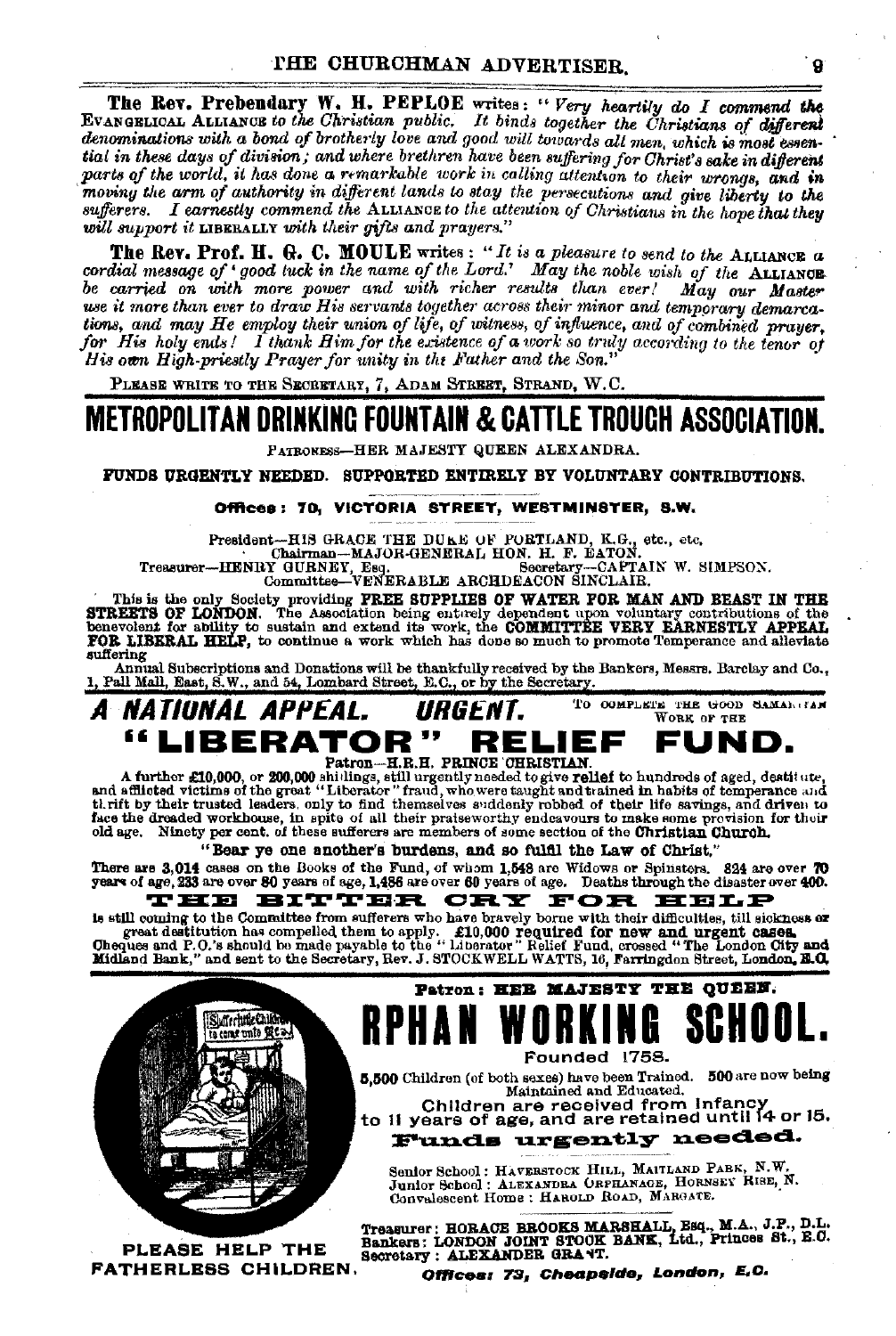# trlre §t. ®tltts~ fEl}tistian mtsstnn .. *Treasurer-F.* A. B:IWAN, Esq.

#### VOLUNTARY CONTRIBUTIONS ONLY SOURCE OF INCOME.

This Mission assists, amongst other classes, the following  $:$ -

TBB CLASS OF DISCHABGED PRISONERS· TBB BUT S'UPFERING WIVES AND Ciiif.DREN OF PRISONERS TBB POOR·

HOMELESS AND DESTITUTE WOMEN.

The demands upon the resources of the Mission are very heavy.

Mr. WILLIAM WHEATLEY, Superintendent, 4, Ampton Street, Regent Square, W.C.

# SOCIETY FOR RELIEF OF PERSECUTED **J**

DISTRESS IS TERRIBLE among the poor Jews at Jerusalem. Virulent smallpox, diphtheria, measles, and fever are raging in their wretched abodes, which cannot keep out the gales, rains, and snow of winter. Such crowds have come to Abraham's Vineyard for drinking water that they could only be supplied every other day. From June to November over 40,000 gallons of drinking water were given to poor Jews from the Rock Cisterns at Abraham's Vineyard.

### FUNDS MOST URCENTLY NEEDED FOR FOOD, FUEL, AND WACES.

Hon. Treasurer: F. A. BEVAN, 54, LOMBARD STREET, E.C. *Secretary:* E. A. FINN, 41, PARLIAMENT STREET, S.W.

#### **ECCLESIASTICAL INSURANCE OFFICE, LIM.**<br>FIRE INSURANCE. GLASS INSURANCE. BURGLARY INSURANCE. FIRE INSURANCE. GLASS INSURANCE. BURGLARY INSURANCE.

The Surplus Profits are devoted to Institutions, etc., for the benefit of the Clergy and of Church objects. Already a. sum of £28,500 has been so distributed. The above sum includes £500 to the Clergy Distress

Fund, and £2,500 to the Queen Victoria Clergy Fund.<br>For Information and Forms, apply at the Joint Offices of the Ecclesiastical Insurance Office,<br>Lim., and the Clergy Pensions Institution, 11, Norfolk Street, Strand, Londo

"This is a serious attempt made in good faith to help the Clergy to help themselves, and to husband the existing resources of the Church."-6'wardian.

CLERGY PENSIONS INSTITUTION. INCORPORATED 1892.<br>RECRY. The ARCHEISHOP OF YORK.

*Joint Presidents.*-The ABOHBISHOP OF CANTERBURY.

The distinguishing characteristic of the scheme of the Institution may be concisely stated in three words, "Self-help aided." Clergymen who wish to secure the benefits of the Institution for themselves or their families, e

1. Clergy Pensions Fund; 2. Sickness Fund; 3. Personal Accident Fund; 4. Widows and Orphans Fund; 5. Daughters Fund; 6. Other Benefits Fund.

For Information and Forms, apply at the Joint Offices of the Ecclesiastical Insurance Office, Lim., and the Clergy Pensions Institution, 11, Norfolk Street, Strand, London, W.C. Lim., *Secretary.*<br>JOHN DUNCAN, F.I.A., *Sec* 

THE MISSIONS TO SEAMEN.

![](_page_9_Picture_25.jpeg)

Patron: Admiral of the Fleet<br>H.R.H. The DUKE OF SAXE-COBURG

AND GOTHA, K.G. Labours afloat and

ashore, at home and abroad, among seamen of all classes and namen, and emigrants. Seventy-three harbours<br>are occupied.

Expenditure, £42,514.

Increased Contributions and Offertories, urgently needed, should be forwarded to the Secretary, Commander W. DA\vson, R.N., 11, Buckingham Bt..

## THE LONDON & SUBURBAN BANK, Ltd.,

22; Henrietta Street, Covent Garden, W.C.<br>The Bank opens Current Accounts upon approved

The Bank opens Current Accounts upon approved<br>introductions.<br>Interest at 2<sup>1</sup> per cent. allowed on minimum<br>monthly balances when not drawn below £20.

Dividends, Coupons, etc., collected free of charge.<br>Dividends, Coupons, etc., collected free of charge.<br>The Purchase or Sale of Securities undertaken.

Moneys received on Deposit at from 3 to 44 per cent.<br>Every consideration given to the encouragement of Herry consideration given to the encouragement of<br>thrift, both by the acceptance of small sums on<br>leposit, and by affording special facilities to the<br>clergy and others in charge of parcohial funds,<br>charities, etc., for the

moneys. ALFRED B. HARDING, Managing Director.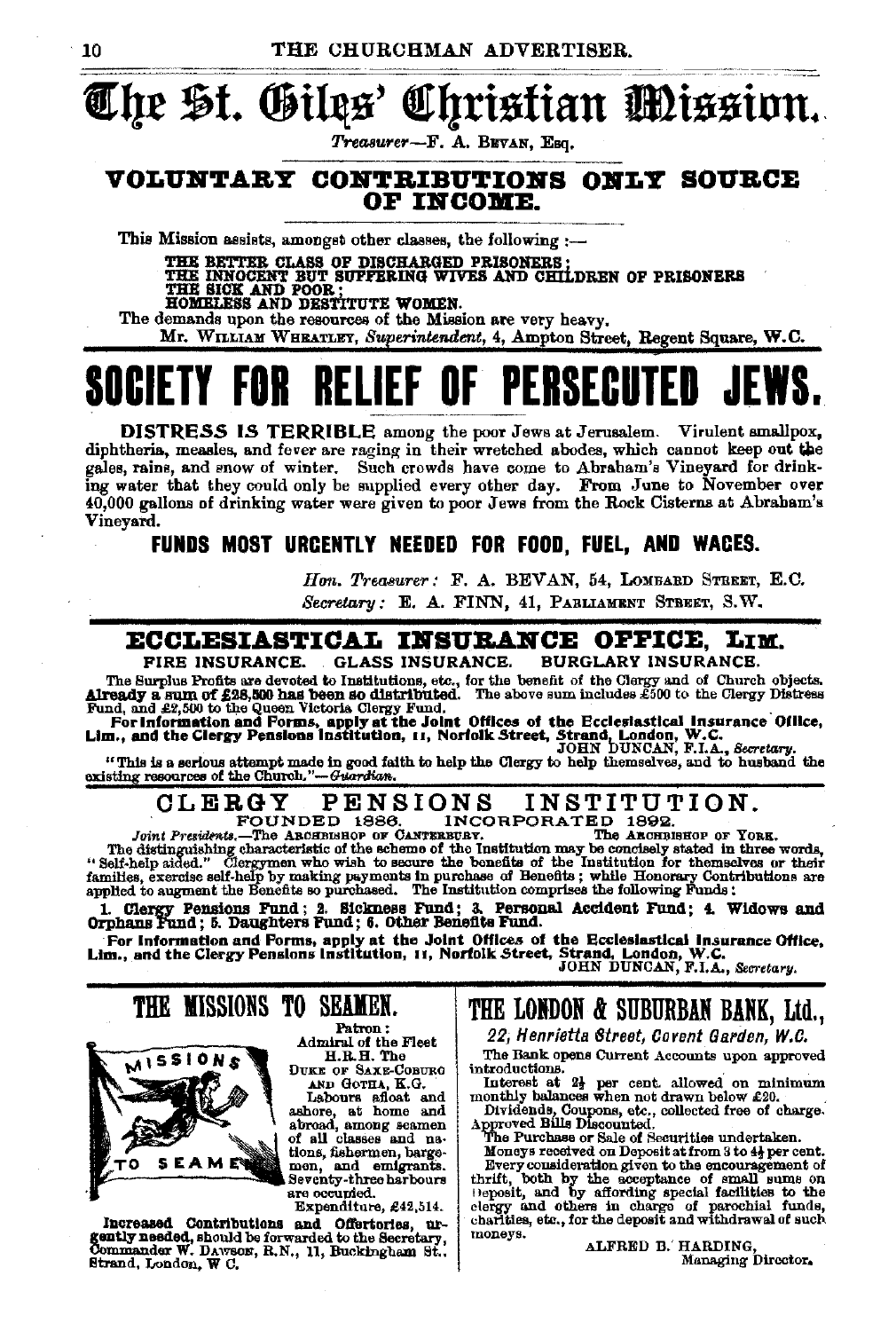# NORWAY. SWEDEN, DENMARK, ETC. COOK'S SELECT CONDUCTED TOURS.

WESTERN NORWAY.-Leaving every Tuesday and Saturday, 14 guineas. NORTH-WESTERN FJORDS.—Leaving alternate Tuesdays, 19 guineas.<br>SOUTHERN AND WESTERN NORWAY.—Leaving fortnightly, 20 guineas.<br>EASTERN AND WESTERN NORWAY.—Leaving fortnightly, 21 guineas.<br>NORTH CAPE, SWEDEN, DENMARK, RUSSIA,

Inclusive fares, providing travel, hotels, carriage and steamer excursions, fees, transfers, conveyance of baggage, conductor, etc. Descriptive and illustrated programmes of conducted and independent tours free<br>on applicat

THOS. COOK & SON, Ludgate Circus, London, and Branch Offices.

# **ANOTHER JUBILEE CELEBRATION.**

~F you wish to secure a. Jubilee Gift Machine, send to any of the Singer Company's Offices J a.s soon as possible, and not later than December 31, 1901, the names and addresses of six people who you think will purchase a Singer Sewing Machine during this year. In the event of the six persons named by you purchasing a machine each, either for cash or by weekly, fortnightly, or monthly payments, you w these five people taking a. machine, the one purchased by you will become the Jubilee Gift Machine, even if the value of the machine be  $\mathcal{L}10$  or more, and any money paid by you on this machine will be refunded.

![](_page_10_Picture_7.jpeg)

STOCKS AND SHARES.

Stocks and Shares purchased and sold for customers.

The BIRKBECK ALMANACK, with full particulars, post free.

FRANCIS RAVENSCROFT, Manager.

**fi011110WRY'S PlllllS CURB IIIDIGESTION, LOSS OF APPETITE, OIZZIBESS, BILIOUS and SICK HEADACHE, &c .** . They Purify the Blood, Strengthen the System, and are the Safest and most Reliable Medicine for Female Ailments. Manufactured only .:t 78, NEW OXFORD ST«SET, LONDON; sold by all Chemists and Medicine Vendors.